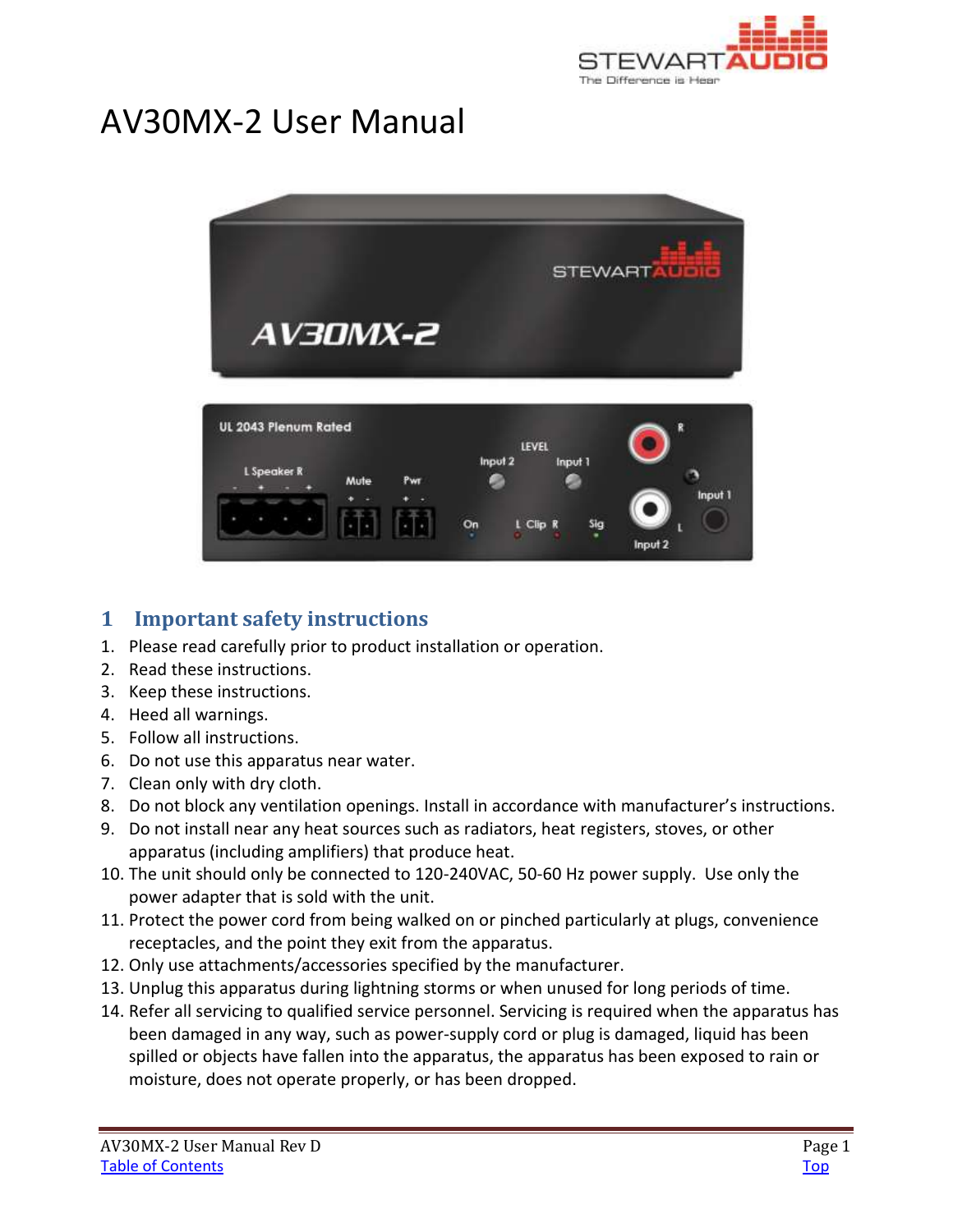

# <span id="page-1-0"></span>**2 Approvals**

This equipment has been tested and found to be compliant with the limits for Class A Digital device pursuant to part 15 of the FCC rules, and in compliance with the EN55022 and EN55024 EMC standards.

# <span id="page-1-1"></span>**3 Warnings**

## <span id="page-1-2"></span>**3.1 Explanation of Warning Symbols**

### <span id="page-1-3"></span>**3.1.1 Lightning Bolt**

The lightning bolt within arrowhead symbol, within an equilateral triangle, is intended to alert the user to the presence of un-insulated "dangerous voltage" within the product's enclosure that may be of sufficient magnitude to constitute a risk of electrical shock to person.

### <span id="page-1-4"></span>**3.1.2 Exclamation Point**

The exclamation point within an equilateral triangle is intended to alert the user to the presence of important operating and maintenance (servicing) instruction in the literature accompanying the appliance.

### <span id="page-1-5"></span>**3.2 Warnings**

**WARNING: TO REDUCE THE RISK OF ELECTRICAL SHOCK, DO NOT EXPOSE THIS PRODUCT TO RAIN OR MOISTURE. DANGEROUS HIGH VOLTAGES ARE PRESENT INSIDE THE ENCLOSURE. DO NOT OPEN THE CABINET. REFER SERVICING TO QUALIFIED PERSONNEL ONLY.**



# <span id="page-1-6"></span>**3.3 User Responsibility**

### <span id="page-1-7"></span>**3.3.1 Radio Interference**

This product has been tested and complies with the EMC directive, and with FCC part 15 Class A. If this product is not used in accordance with these operating instructions, it may cause interference with to other equipment, such as radio and television receivers.

### <span id="page-1-8"></span>**3.3.2 Maintenance**

Clean regularly with a soft cloth to remove dust and debris. Also check that there is adequate ventilation for convection cooling.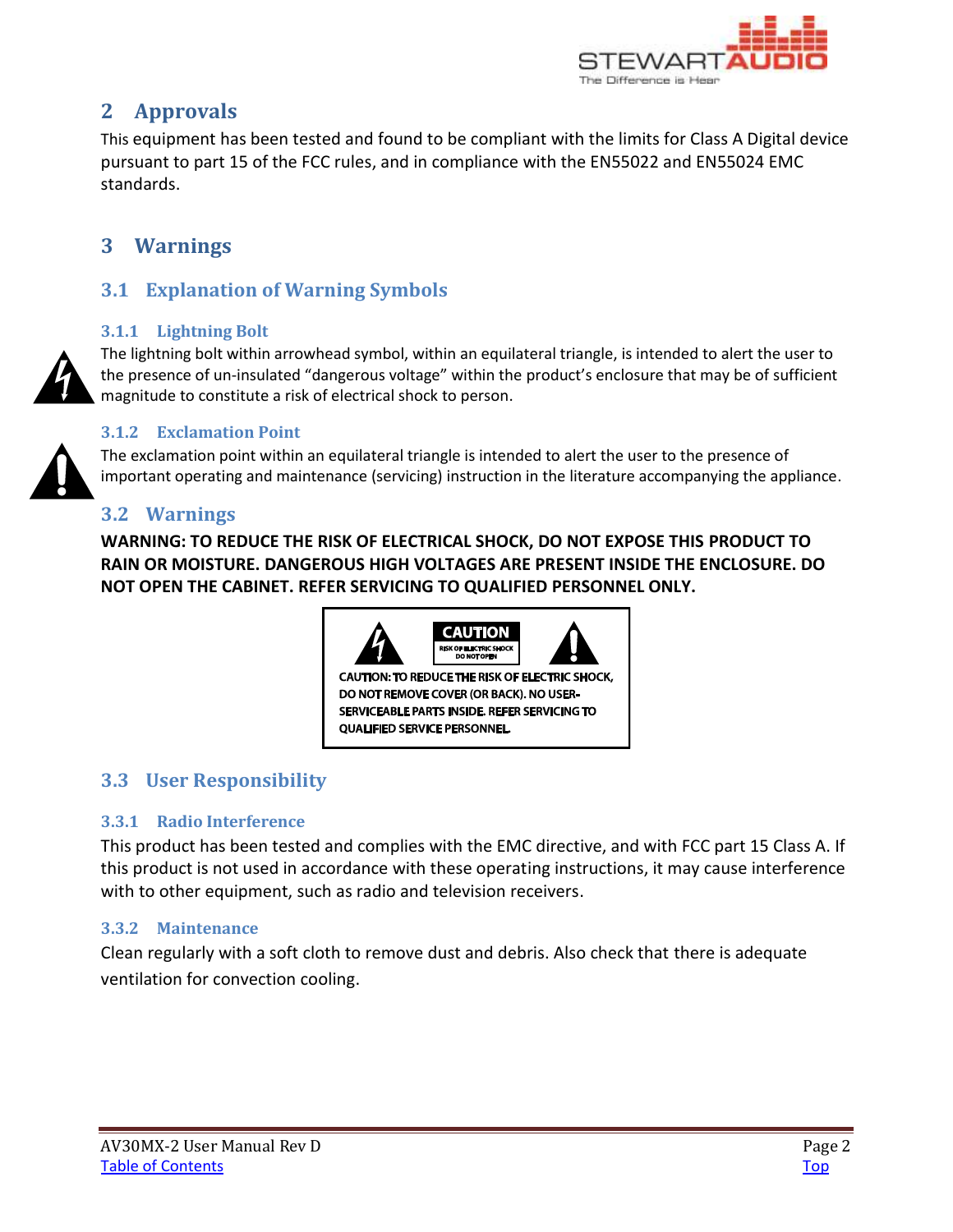

# <span id="page-2-0"></span>**4** Table of Contents

| 1              |            |  |  |  |  |  |
|----------------|------------|--|--|--|--|--|
| 2              |            |  |  |  |  |  |
| 3              |            |  |  |  |  |  |
|                | 3.1        |  |  |  |  |  |
|                | 3.1.1      |  |  |  |  |  |
|                | 3.1.2      |  |  |  |  |  |
|                | 3.2        |  |  |  |  |  |
|                | 3.3        |  |  |  |  |  |
|                | 3.3.1      |  |  |  |  |  |
|                | 3.3.2      |  |  |  |  |  |
| 4              |            |  |  |  |  |  |
| 5              |            |  |  |  |  |  |
| 5.1            |            |  |  |  |  |  |
|                | 5.2        |  |  |  |  |  |
|                | 5.3        |  |  |  |  |  |
|                | 5.3.1      |  |  |  |  |  |
|                | 5.3.2      |  |  |  |  |  |
|                | 5.3.3      |  |  |  |  |  |
|                | 5.3.5      |  |  |  |  |  |
|                | 5.3.6      |  |  |  |  |  |
| 6              |            |  |  |  |  |  |
|                |            |  |  |  |  |  |
|                | 6.1<br>6.2 |  |  |  |  |  |
|                | 6.3        |  |  |  |  |  |
| $\overline{7}$ |            |  |  |  |  |  |
| 8              |            |  |  |  |  |  |
| 9              |            |  |  |  |  |  |
|                |            |  |  |  |  |  |
|                | 9.1<br>9.2 |  |  |  |  |  |
|                | 9.3        |  |  |  |  |  |
|                | 9.4        |  |  |  |  |  |
|                | 9.5        |  |  |  |  |  |
| 10             |            |  |  |  |  |  |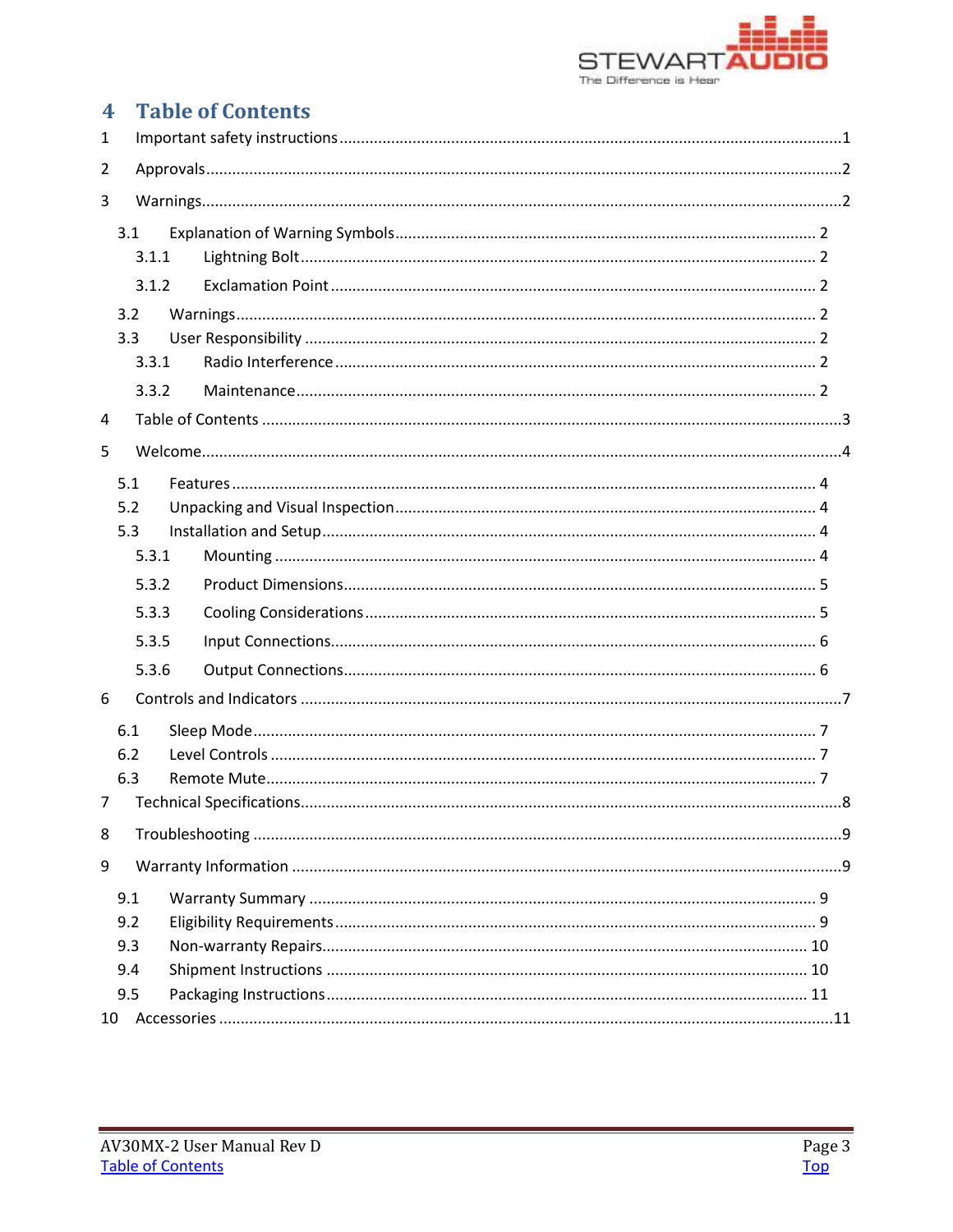

# <span id="page-3-0"></span>**5 Welcome**

Your Stewart Audio AV Series amplifier is the result of years of experience in the design and manufacture of quality amplifiers. As such it provides a combination of performance and operational benefits that simply cannot be found in conventional amplifiers.

### <span id="page-3-1"></span>**5.1 Features**

- Sub Compact 1/4 rack package
- Two channel stereo amplifier with built-in mixing capabilities
- Optimized to drive  $4\Omega$  and  $8\Omega$  loads.
- Music and fire alarm muting
- Clean full–range dynamic power
- Signal Detect trigger for sleep & wake up
- Multiple mounting options
- External inline power supply
- Class D convection cooled

This product is proudly manufactured in the United States.

### <span id="page-3-2"></span>**5.2 Unpacking and Visual Inspection**

Every Stewart Audio product is carefully tested and inspected before leaving the factory and should arrive in perfect condition. If any damage is discovered, please notify the shipping carrier immediately. Save the packing materials for the carrier's inspection and for any future shipping.

### <span id="page-3-3"></span>**5.3 Installation and Setup**

### <span id="page-3-4"></span>**5.3.1 Mounting**

There are a number of different mounting options for the AV30MX/PMX-2 to meet a variety of installation requirements.

### *5.3.1.1 Pole Mounting*

The AV30MX-2 has mounting holes on both the top and side of the unit which can be used with the AV-Pole bracket available from Stewart Audio.



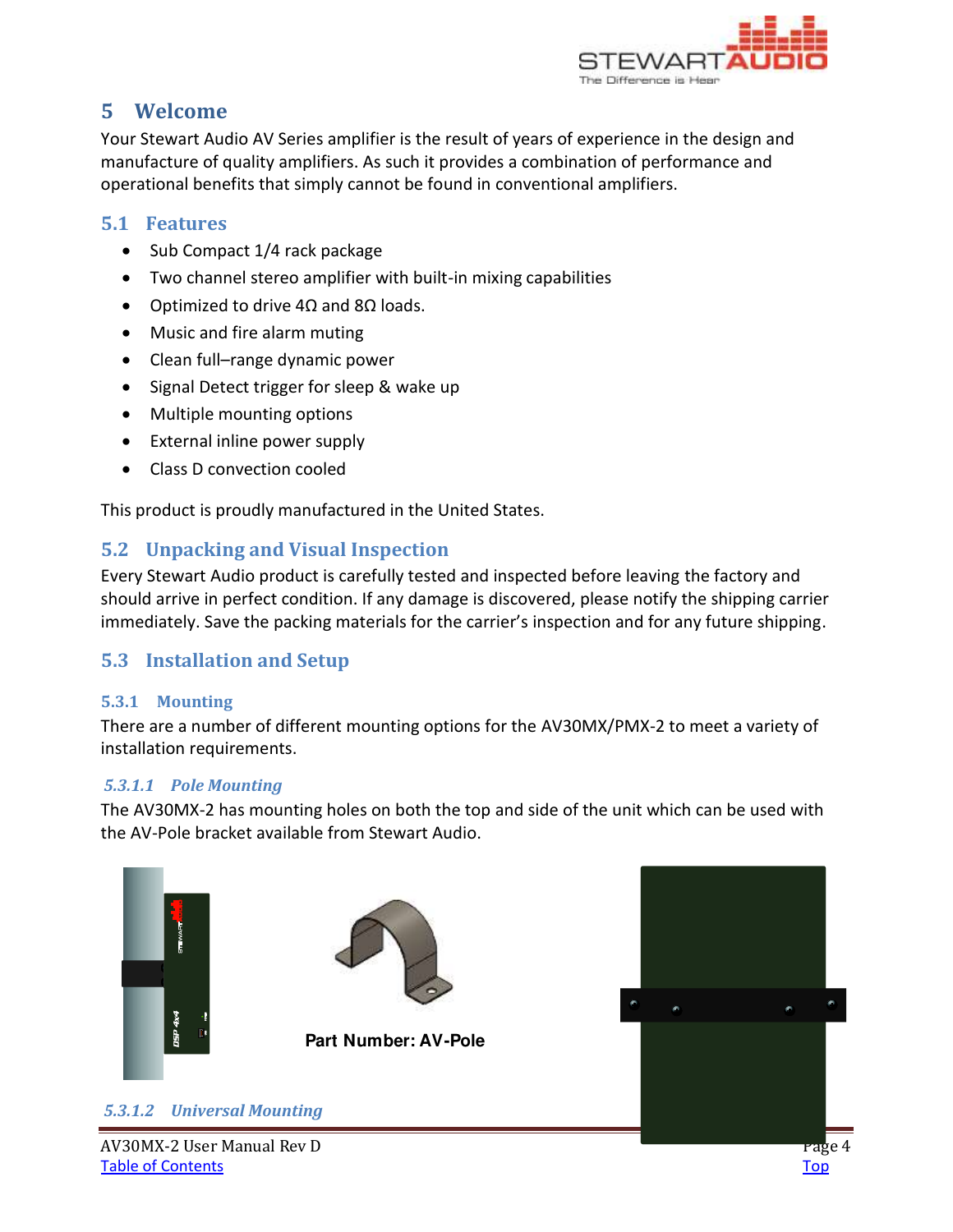

The AV30MX-2 also has a universal bracket available which allows the unit to be mounted against a wall or under a table. Two screws are included in the kit which will affix the bracket to the top of the unit. Once this is done, two holes are available for mounting the unit where desired.



CAUTION: Use only the screws provided in mounting the brackets to the unit. Do not over tighten.

<span id="page-4-0"></span>

### <span id="page-4-1"></span>**5.3.3 Cooling Considerations**

Because the AV30MX-2 is cooled by convection with no fans, the amplifier must be given adequate space to allow for proper airflow. Do not stack the amplifiers on top of each other or mount it in a way that other equipment will block airflow around the case.



CAUTION: Inadequate air flow can cause the amplifier to overheat and potentially become damaged. Be sure to provide plenty of air space to allow for convection cooling.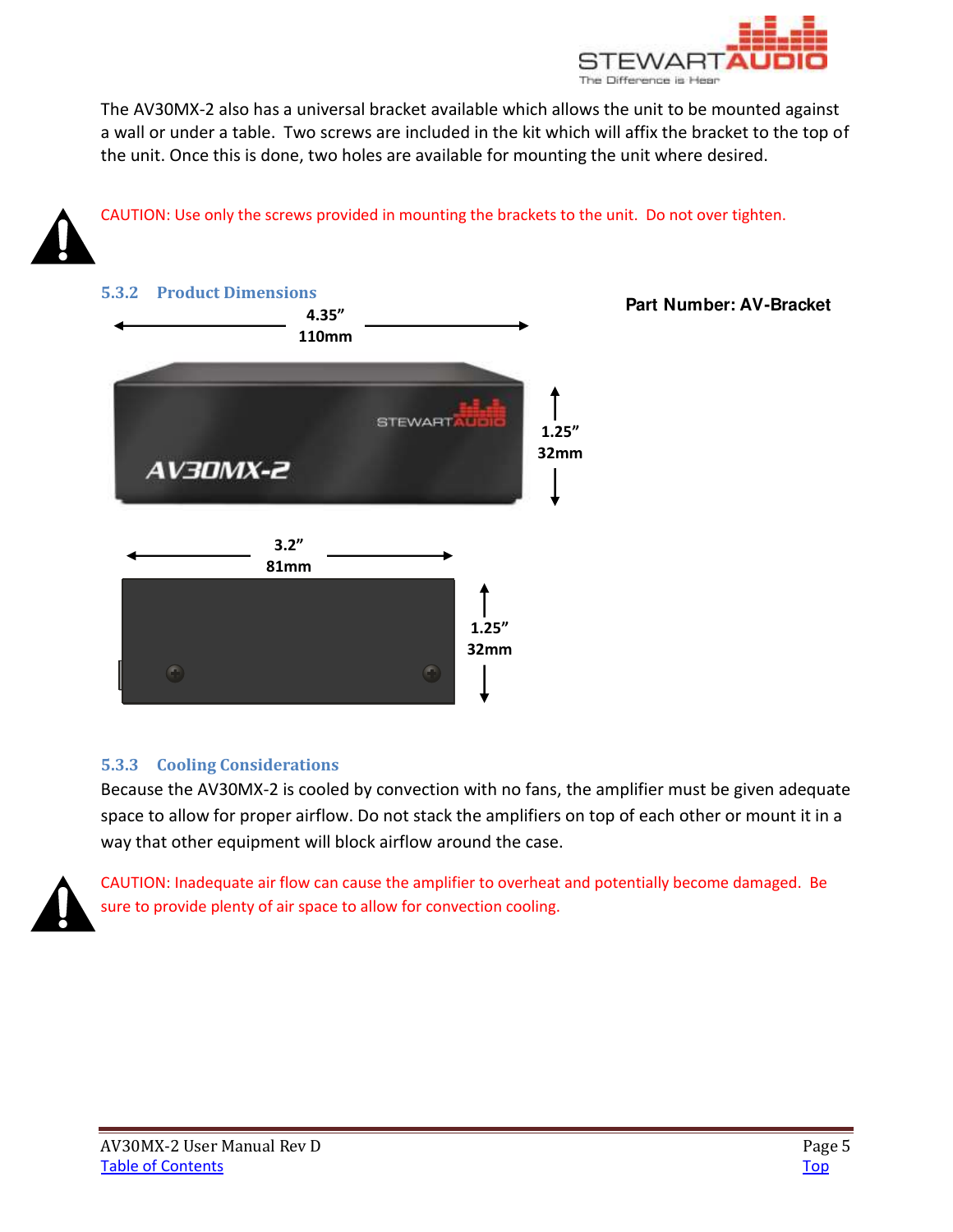

### <span id="page-5-0"></span>**5.3.5 Input Connections**

Your AV30MX-2 has two independent stereo inputs which are then mixed into the final output. Input 1 will accept a stereo 3.5mm jack while input 2 will accept stereo RCA phono plugs. Both inputs should be stereo, unbalanced, and line-level. **Note that the input sensitivity is 0.5V (6dBV). Do not overdrive the amplifier!** The AV30MX-2 does not include a pre-amplifier. Refer to the diagrams below for proper wiring for the 3.5mm and RCA inputs.



#### <span id="page-5-1"></span>**5.3.6 Output Connections**

Stewart Audio recommends using high-quality, heavy-gauge speaker wire and connectors to send the output signal of your amplifier to the speakers. Use the following table as a guideline when selecting your wire gauge.

| <b>Distance</b>         | <b>Wire Gauge</b> |
|-------------------------|-------------------|
| Up to 25 ft (up to 8 m) | <b>16 AWG</b>     |
| 25-40 ft (8-12 m)       | 14 AWG            |
| 40-60 ft (12-18 m)      | 12 AWG            |

Speaker leads connect by means of terminal block connectors supplied with the unit. Strip speaker leads 1/4" (6.4mm) and insert into connector observing proper polarity. With a small, flat-blade screwdriver, tighten the screw until the leads are held securely in place. Inspect for possible shorts or broken wires.

The AV30MX-2's two stereo inputs are mixed and then sent to the left and right speakers. The expected speaker setup is a 8 $\Omega$  or 4 $\Omega$  configuration (not to exceed 30W per side). Refer to the following diagram as a reference for connecting your speakers.

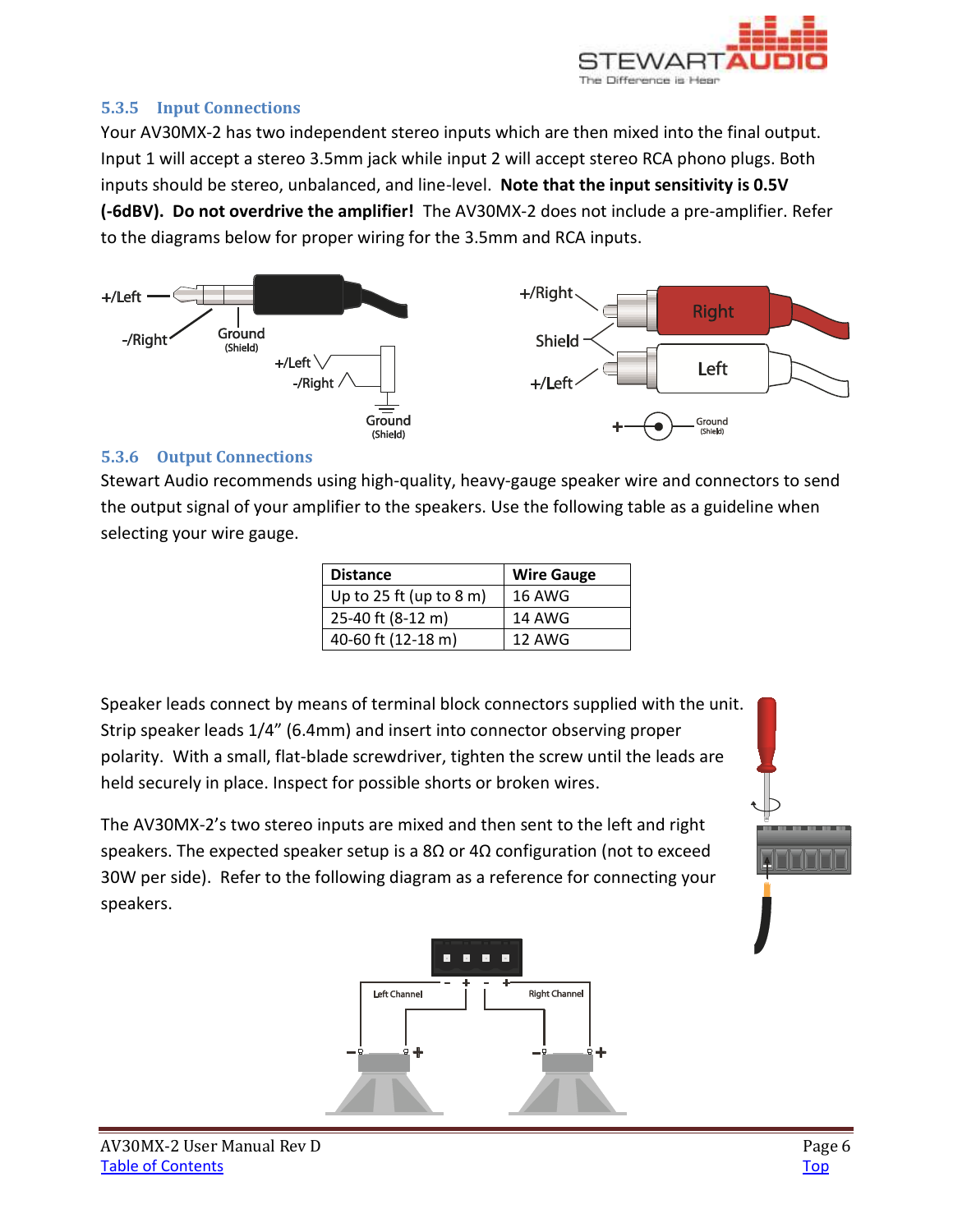

# <span id="page-6-0"></span>**6 Controls and Indicators**



- 1. Speaker output connector: 3.5mm Eurostyle connector (refer to [Section 5.3.6\)](#page-5-1).
- 2. Remote mute connector: 3.5mm Eurostyle contact closure. Short terminals for mute; open to unmute. **Note: Amplifiers with a serial number prefix SF conform to this mute convention. Older models with the serial number prefix SC require +5 to +12VDC to mute.**
- 3. Power connector: 3.5mm Eurostyle connector. Use only power adapter supplied with unit. **Be careful not to insert this connector into the Mute connector location!**
- 4. Input 2 level control: Fully clockwise is full power.
- 5. Input 1 level control: Fully clockwise is full power.
- 6. Input 2 connectors: RCA phono. 0.5Vrms provides full output power.
- 7. Input 1 connector: 3.5mm. 0.5V<sub>rms</sub> provides full output power.
- 8. Power indicator: LED illuminates when power is applied.
- 9. Clip indicator LEDs: If either LED is illuminated, reduce the input signal level of that channel.
- 10. Signal present indicator: LED illuminates when a signal is present at any input.

### <span id="page-6-1"></span>**6.1 Sleep Mode**

When no input signal is detected for a period of approximately 5 minutes, the amplifier will enter sleep mode to reduce power. The AV30MX-2's Signal Sense Technology will power up the unit when a signal is subsequently detected.

### <span id="page-6-2"></span>**6.2 Level Controls**

There are 2 level controls to adjust the level of the input signals. The level 1 control adjusts both the left and right signal levels on input 1. Similarly, input level control 2 adjusts the left and right level of input 2 signals. Be certain to monitor the clip indicators when adjusting the input levels.

#### <span id="page-6-3"></span>**6.3 Remote Mute**

The AV30MX-2 can be remotely muted (such as muting during a fire alarm by grounding the mute terminal. Leaving this terminal open will unmute the outputs. **Note: Amplifiers with a serial number prefix SF conform to this mute convention. Older models with the serial number prefix SC require +5 to +12VDC to mute.**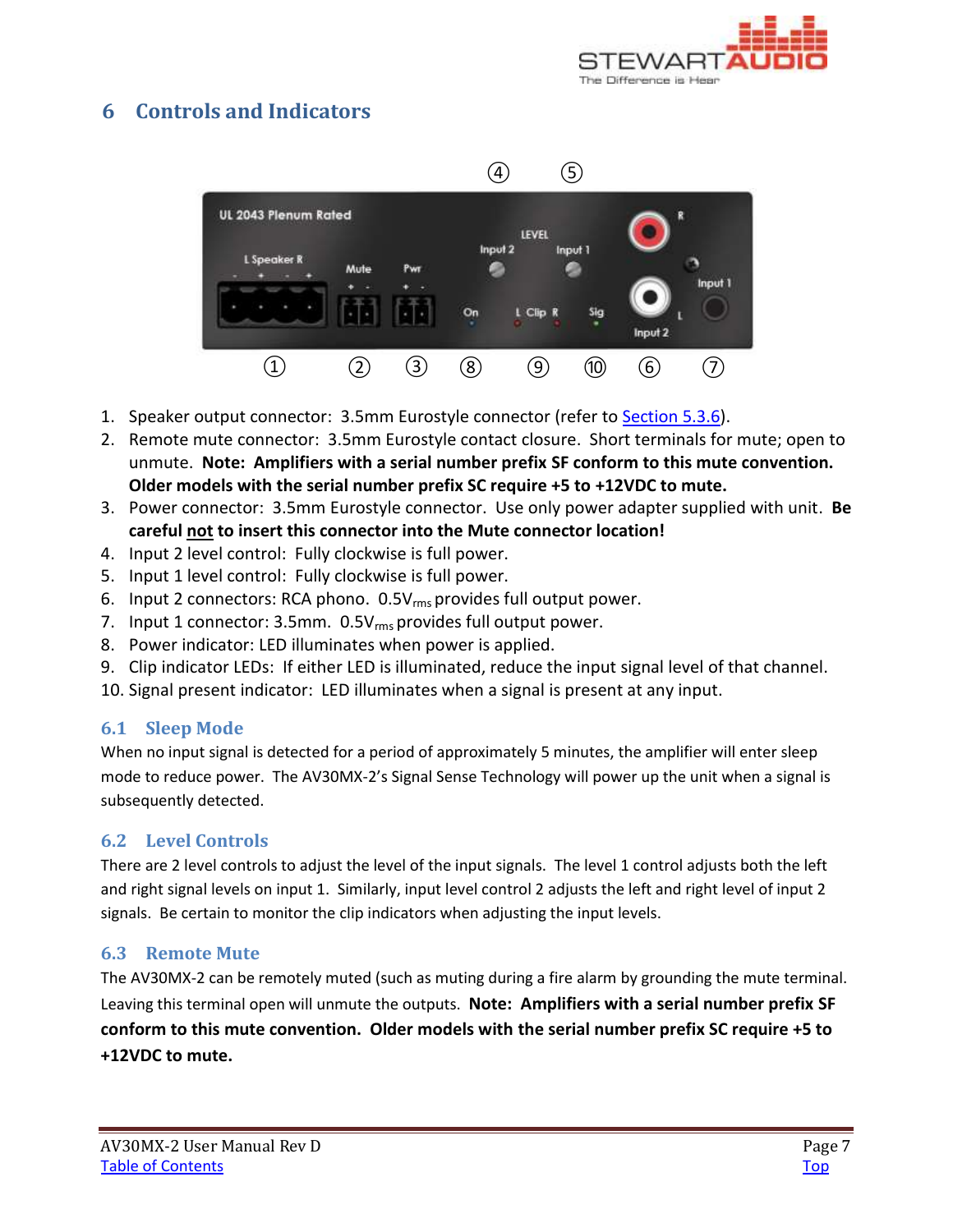

# <span id="page-7-0"></span>**7 Technical Specifications**

| Maximum output (30Hz - 20kHz  |                                                   |
|-------------------------------|---------------------------------------------------|
| <b>Stereo</b>                 | 30W @ 4 $\Omega$ or 8 $\Omega$ per channel<br>٠   |
| Frequency response (+0, -3dB) | $30Hz - 20kHz$<br>$\blacksquare$                  |
| Bandwidth (±3dB)              | $30Hz - 30kHz$<br>٠                               |
| <b>THD + Noise</b>            | <0.1% @ 1W<br>$\blacksquare$                      |
| Signal to noise ratio         | >100dB<br>٠                                       |
| <b>External mute</b>          | +5 to +12VDC (3.5mm connector)<br>٠               |
| Slew rate                     | 30V/msec<br>٠                                     |
| Input sensitivity             | 0.5V (-6dBV)<br>٠                                 |
| Standard voltage gain         | 28 (26.5dB)<br>٠                                  |
| Input impedance (unbalanced)  | $10k\Omega$                                       |
| Current draw                  |                                                   |
| Sleep                         | 5 <sub>m</sub> A                                  |
| Idle                          | 10 <sub>m</sub> A                                 |
| 1/8 power                     | 150 mA                                            |
| Class                         | D<br>$\blacksquare$                               |
| Input connectors              | 3.5mm stereo; Dual RCA<br>٠                       |
| <b>Output connectors</b>      | 5mm Euro block<br>$\blacksquare$                  |
| Power supply                  | External in-line (Universal AC to +48VDC)<br>٠    |
| Cooling                       | Convection; no fans<br>$\blacksquare$             |
| Controls                      | 2 independent input level controls; mute<br>٠     |
| <b>LED</b> indicators         | Power; signal present; clip (2)<br>$\blacksquare$ |
| Construction                  | Aluminum enclosure                                |
| <b>Dimensions</b>             |                                                   |
| Height                        | 1.25 inches (32mm)<br>٠                           |
| Width                         | 4.35 inches (111 mm)<br>٠                         |
| Depth                         | 3.2 inches (81 mm)<br>٠                           |
| Weight                        | 0.37 lbs. (0.16 kg)                               |
| Warranty                      | 3 years                                           |

Stewart Audio reserves the right to change features and specifications without notice.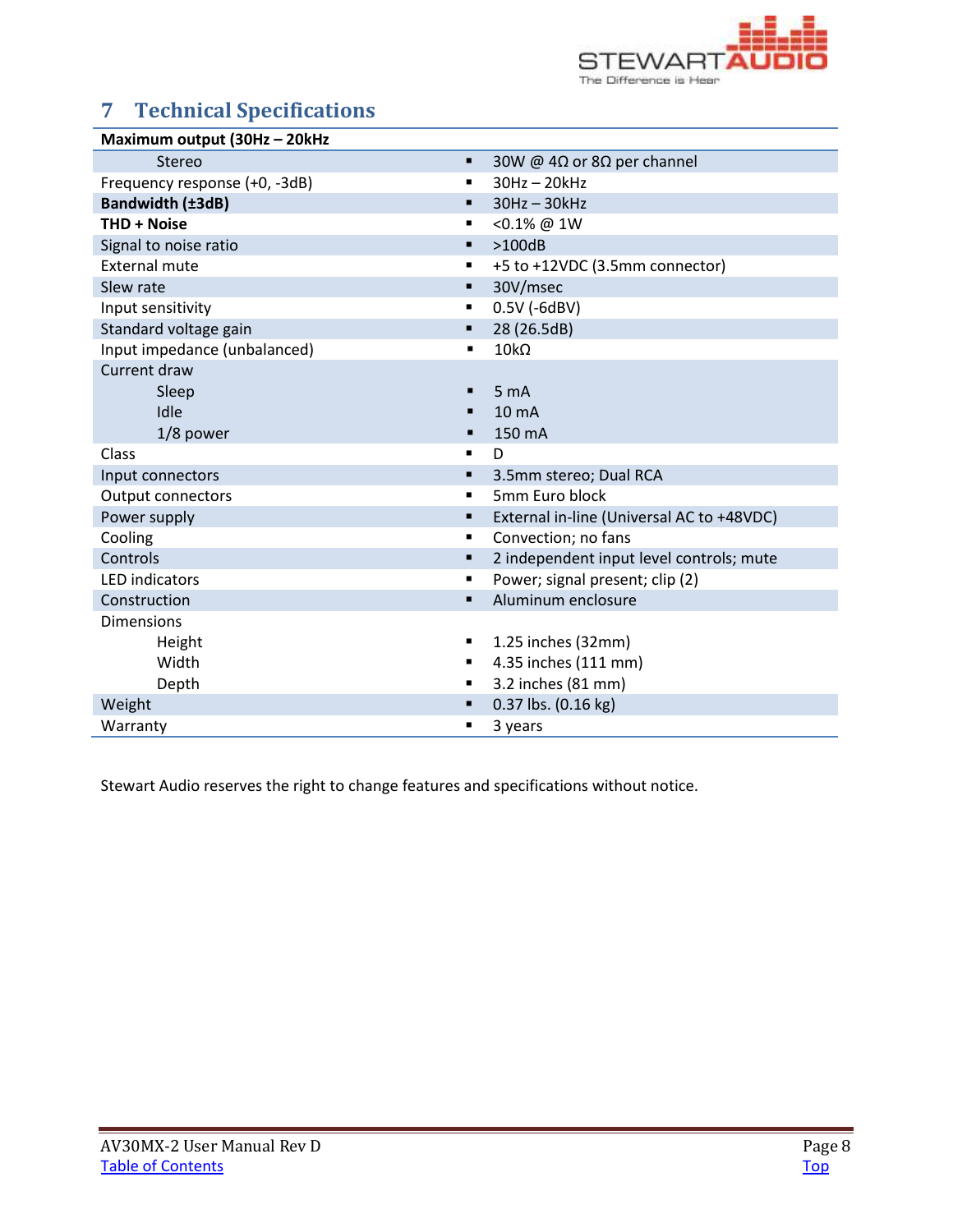

# <span id="page-8-0"></span>**8 Troubleshooting**

#### **No power LED indicator**

 Check that the amplifier is plugged into a live outlet. After you have ensured that it is not an AC power issue, disconnect any speakers. If the amplifier turns on after a few seconds delay, then the problem is in the output connection. Check wiring and speakers for short circuits.

#### **No output on one or both channels; Power indicator is lit.**

 Check that level controls are not turned down. C heck that input and output connections are secure. Ensure signal present LED is flashing to denote a signal. If there is no signal detected check signal source and that level controls are set high enough.

#### **Amplifier overheats and/or shuts off.**

 Review **[Section 5.3.3](#page-4-1)** on proper cooling considerations. Check the signal lights on the rear of the amplifier to see if the signal is overdriving (the signal light flashes red frequently). Overdriving the amplifier for extended periods of time can cause a thermal shutdown.

#### **Output sound is distorted or cracking.**

 Check all cables for damage or loose connections and reduce the input signal level at the mixer or preamp level. Replace the cables and loudspeakers temporarily to see if this resolves the problem.

## <span id="page-8-1"></span>**9 Warranty Information**

### <span id="page-8-2"></span>**9.1 Warranty Summary**

All Stewart Audio products and accessories, unless excluded in this summary, are covered by a 3 year limited warranty on parts and labor from the data of purchase. In order to be eligible for warranty repairs, the products and accessories must have been purchased through an authorized Stewart Audio dealer and submitted by the original purchaser. This warranty is only valid in the country in which the product was purchased.

### <span id="page-8-3"></span>**9.2 Eligibility Requirements**

Stewart Audio warrants against all malfunctions which come as a result of component or manufacturer defect. The product is also covered from all failures which arise during the warranty period (3 years from date of purchase) that are not a result of misuse. The following actions will void your warranty:

- The power cord or AC plug has been damaged through misuse.
- The product has been exposed to moisture or extreme temperatures.
- The product has been dropped, items have been dropped on the product, or the enclosure has been damaged.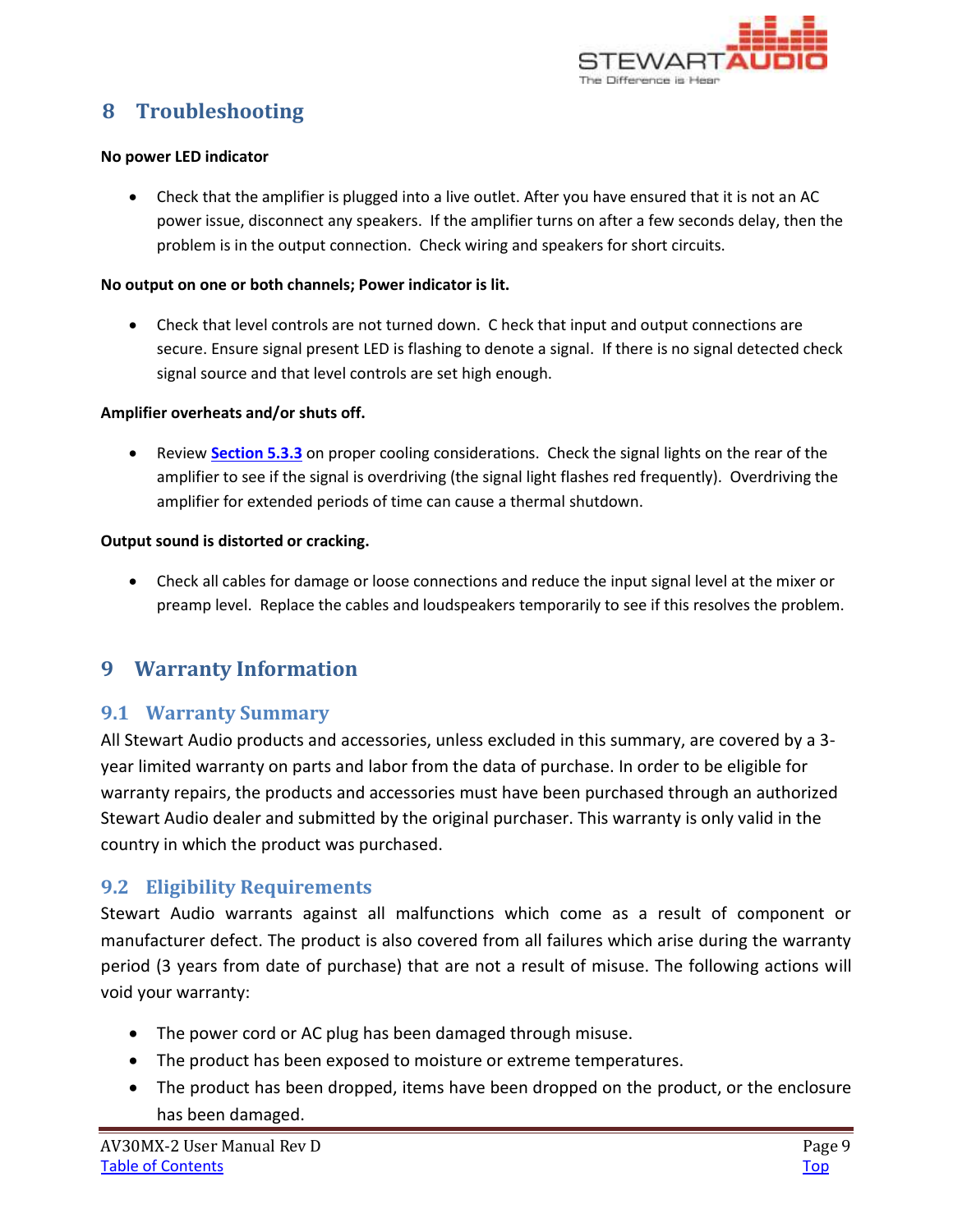

- The product has been opened by the operator.
- The product was improperly packaged when sending to the factory for repair, resulting in damage.
- Any of the precautions or instructions found in this manual were not followed.

Damages resulting to the product which are not covered under this warranty can be factoryrepaired at cost to the customer. Use the contact information below to initiate the repair process.

### <span id="page-9-0"></span>**9.3 Non-warranty Repairs**

An estimate for all non-warranty repairs will be provided to the customer once the unit has been shipped to the factory. The customer is responsible to approve this estimate within 7 days. If the repairs are not approved within 14 days, Stewart Audio reserves the right to consider the unit scrap and may discard it. Payment for non-warranty repairs must be submitted to Stewart Audio before the product will be returned to the customer.

All returns to the factory for service must be accompanied by a Return Authorization (RA) number. One can be obtained by contacting Stewart Audio at (209) 588-8111 or via e-mail at support@stewartaudio.com.

### **NOTE: Any defective products received without an RA number will be returned to sender at their expense.**

If Stewart Audio is unable to contact the sender in 14 days, the merchandise will be considered scrap and may be disposed of.

### <span id="page-9-1"></span>**9.4 Shipment Instructions**

- If Stewart Audio requests that you ship the defective product back to their service center, please refer to the guide below. To ensure prompt warranty service, be sure to follow all instructions.
- Return Authorization (RA) is required for product being sent to the factory for service.
- See packing instructions in [Section 9.5](#page-10-0)**.**
- Ship the defective product using a method which provides for order tracking or order confirmation. The service center is located at the following address:

Stewart Audio 14335 Cuesta Court Suite C Sonora, CA 95370

Use a bold black marker and write the RA number on three sides of the box.

Record the RMA number for future reference. The RA number can be used to check the repair status.